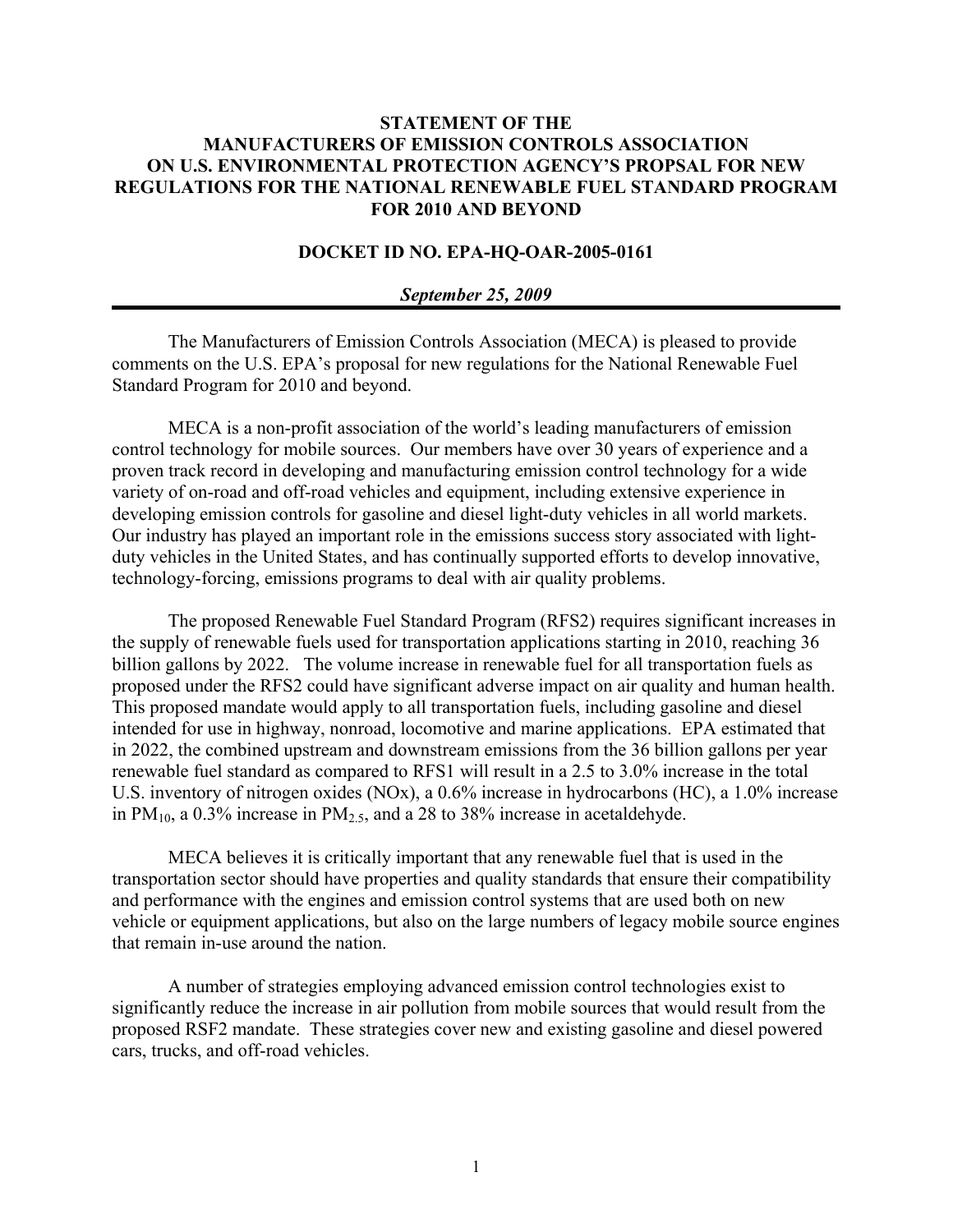The U.S. EPA has already put in place important regulatory programs for reducing PM and NOx emissions from new on-road and non-road diesel engines beginning with the 2007- 2010 heavy-duty highway engine emission program, followed by the Tier 4 non-road diesel emission regulations that will be phased in over the 2008-2015 timeframe. Both of these regulatory programs will rely on a systems approach that combines advanced diesel engine technology, the use of ultra-low sulfur diesel fuel, and advanced diesel exhaust emission control technologies to achieve 90+% reductions in both PM and NOx emissions compared to new onroad and non-road diesel engines certified to the previous rounds of EPA emission regulations (e.g., EPA's 2002-2004 on-road, heavy-duty diesel standards and EPA's Tier 3 non-road diesel standards). Diesel exhaust emission control technologies that are expected to play a major role in complying with both EPA's future emission standards for new engines include diesel oxidation catalysts (DOCs), diesel particulate filters (DPFs), closed crankcase filters (CCFs), selective catalytic reduction catalysts (SCR), and NOx adsorber catalysts. MECA believes that further reductions in NOx emissions from new heavy-duty on-road and off-road diesel engines beyond the 2010 on-road and Tier 4 off-road requirements will be possible through the combinations of more advanced diesel engines with advanced diesel exhaust emission control technologies including SCR and/or NOx adsorber catalysts. Additional tightening of NOx standards for both on-road heavy-duty and off-road new diesel engines beyond the 2010 heavyduty highway and Tier 4 off-road diesel emission standards should be considered by EPA as an additional strategy that could further reduce emission increases associated with the use of renewable fuels in transportation applications.

Diesel particulate filters (DPFs) are commercially available today. When used in combination with ULSD, high-efficiency DPF technology can reduce PM emissions by over 90 percent, ultra-fine carbon particles by up to 99+ percent and, depending on the system design, toxic HC emissions by up to 80 percent or more. Over 250,000 on-road and off-road heavy-duty engines worldwide have been retrofitted with passively or actively regenerated DPFs. In addition, over five million new passenger cars have been equipped with DPFs in Europe since mid-2000. Significant investments in DPF production capacity have been made and will be expanded in the future to ensure that DPF demands for both new vehicles and retrofit applications in North America can be met. The operating and durability performance of DPFs has been very impressive. For example, a growing number of on-road DPF-equipped heavy-duty vehicles have been successfully operating for millions of miles.

Selective Catalytic Reduction (SCR) technology is a proven NOx control strategy. SCR has been used to control NOx emissions from stationary sources for over 20 years using either ammonia or urea injection ahead of the SCR catalyst to serve as the reductant that reacts with NOx in the lean diesel operating environment. Stationary demonstrations range from diesel back-up generators, gensets and stationary engines used on large construction cranes. MECA has summarized this stationary diesel engine experience in a case study report available at: http://www.meca.org/galleries/defaultfile/Stationary%20Engine%20Diesel%20Retrofit%20Case%20Studies%200807.pdf.

More recently, SCR systems have been applied to mobile sources, including trucks, offroad equipment, and marine vessels. Applying SCR to diesel-powered engines provides simultaneous reductions of NOx, PM, and HC emissions. Open loop SCR systems can reduce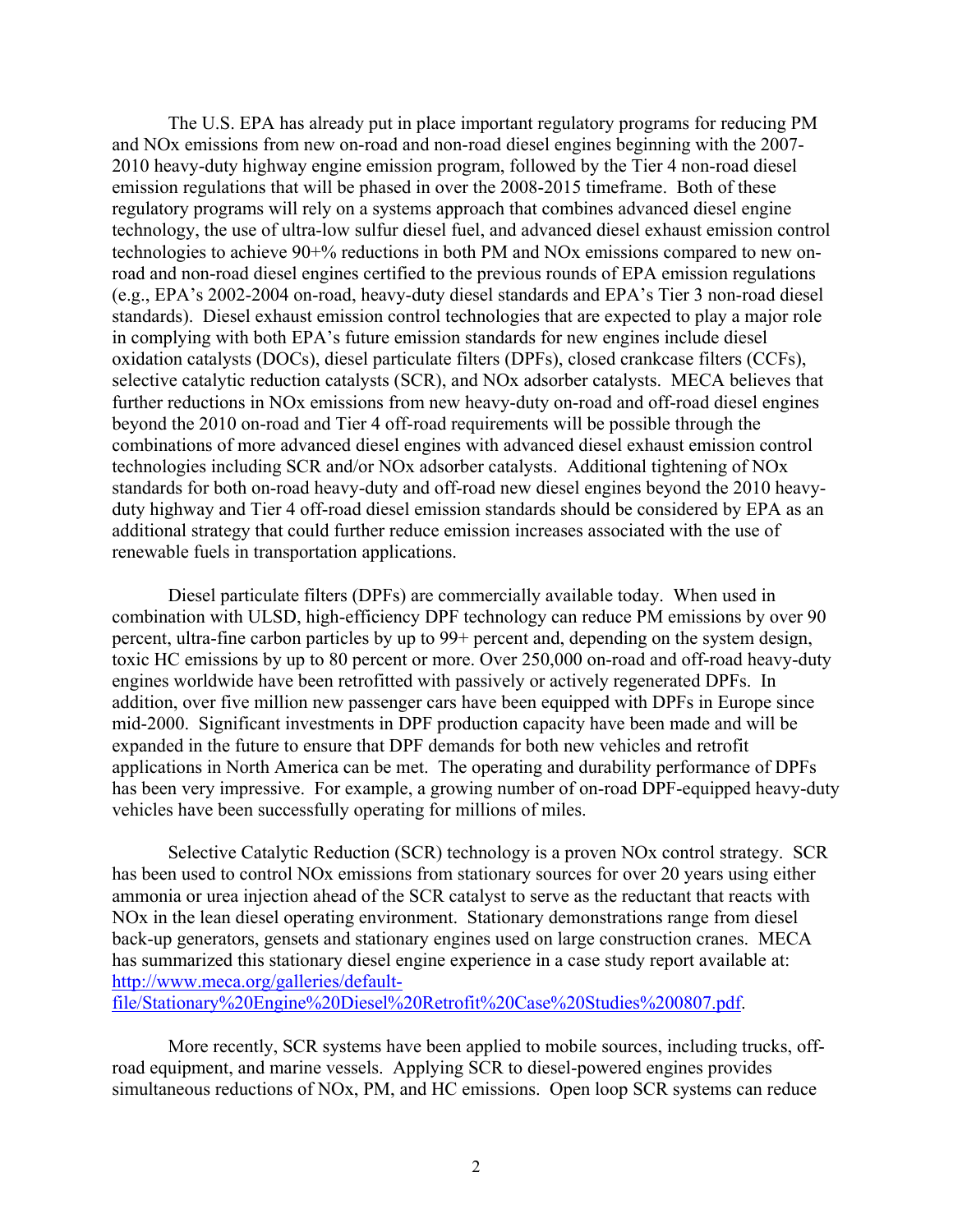NOx emissions from 75 to 90 percent. Closed loop systems on stationary engines have achieved NOx reductions of greater than 95 percent. Modern SCR system designs have been detailed for mobile source applications that combine highly controlled reductant injection hardware, flow mixing devices for effective distribution of the reductant across the available catalyst crosssection, durable SCR catalyst formulations, and ammonia slip clean-up catalysts that are capable of achieving and maintaining high NOx conversion efficiencies with extremely low levels of exhaust outlet ammonia concentrations over thousands of hours of operation.

The majority of heavy-duty engine manufacturers are offering urea-SCR systems in highway truck applications to comply with Euro IV and V emission regulations in Europe, with more than 500,000 of these European SCR-equipped trucks already in service. The majority of engine manufacturers here in North America have announced their intentions to introduce combined DPF+SCR system designs for complying with EPA's 2010 heavy-duty highway emission standards. DOC+SCR systems are also being used commercially in Japan for new diesel trucks by several engine manufacturers to comply with Japan's 2005 standards for new diesel trucks. Several technology providers are developing and demonstrating retrofit SCR systems for both on-road trucks and off-road equipment that combine SCR catalysts with either DOCs or DPFs. In these highway diesel engine applications that combine catalyst-based DPFs or DOCs with SCR catalyst, vehicles are operated on ultra-low sulfur diesel fuel to enable the use of catalysts to achieve significant and durable PM reductions.

Since the mid-1990s, SCR technology using a urea-based reductant has been safely installed on a variety of marine applications in Europe, including auto ferries, cargo vessels, military ships, and tugboats, with over 300 systems installed on engines ranging from approximately 450 to over 10,000 kW. Many of these systems reduce NOx emssions from their vessels to under 1 g/kWh with some applications operating at below 0.5 g/kWh NOx. The marine diesel SCR experience includes installation on both large 2-stroke and 4-stroke marine diesel engines. In most applications, vessels equipped with SCR systems have been successfully operated on marine fuels with up to 1.5% sulfur levels (15,000 ppm). SCR systems on stationary engine applications have seem some limited operation on fuels with sulfur levels as a high as 3.5% (35,000 ppm S).

NOx adsorber technology is another available NOx control strategy that can reduce NOx emissions from new diesel engines. NOx adsorber catalysts are currently being used commercially in light-duty gasoline direct injection (GDI) engines sold in Europe and Japan and on several light-duty and heavy-duty diesel vehicles currently sold in the U.S. Additional lightduty diesel introductions are expected for the U.S. market that will employ NOx adsorber catalysts for complying with either the ARB LEV II or the EPA Tier 2 light-duty vehicle emission limits. NOx emission control technologies are also under development that combines NOx adsorber catalysts and SCR catalysts to provide high efficiency NOx reductions without the need for an additional reductant (e.g., urea).

The emergence of "clean diesel" light-duty vehicles in the U.S. that employ DPFs, SCR catalysts, and/or NOx adsorber catalysts, and the significant number of near-zero tailpipe and evaporative emission light-duty gasoline vehicle models that have been certified to date by ARB as partial-zero emission vehicles (PZEVs, more than 40 current models) or super ultra-low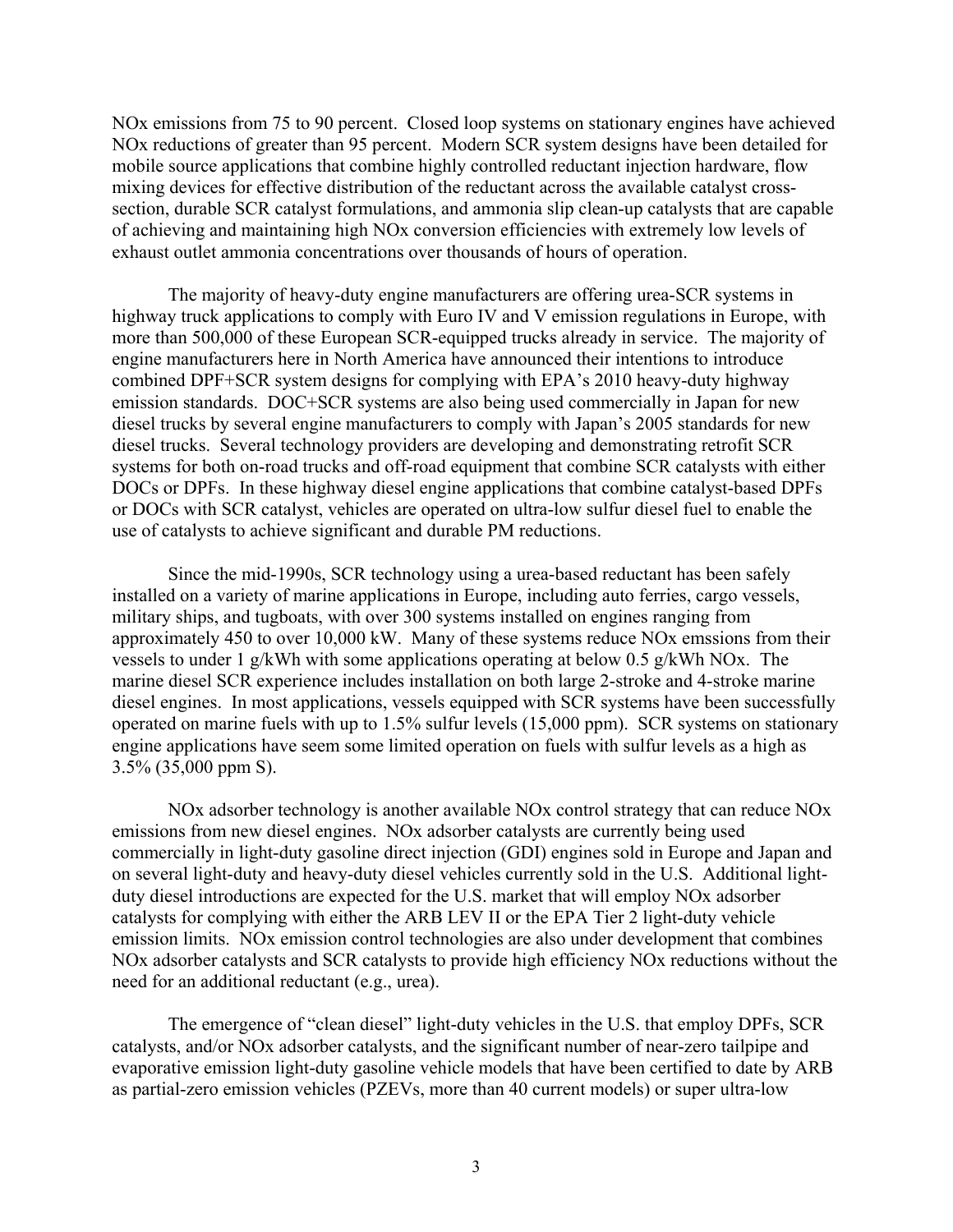emission vehicles (SULEV) provides strong evidence that new light-duty vehicles sold in the U.S. are capable of achieving criteria pollutant exhaust emissions below EPA's fully phased-in Tier 2 program requirements. As a strategy to mitigate emission increases associated with the increased use of renewable fuels, EPA could develop a Tier 3 light-duty vehicle program that uses available advanced emission control technologies for both exhaust and evaporative emissions to achieve further reductions in hydrocarbon and NOx emissions in new passenger cars and light-duty trucks. ARB is already developing a LEV III light-duty program that will push light-duty vehicles toward a SULEV or Tier 2, Bin 2 fleet average exhaust emission level and further reduce evaporative emissions from gasoline vehicles in the middle of the next decade. EPA should follow California's lead and develop a Tier 3 light-duty emission program that reduces the fleet average NOx emission standard to the range of 20-30 mg/mile, equivalent to the current Tier 2, Bin 2 or Tier 2, Bin 3 NOx emission limits and further tighten light-duty gasoline vehicle evaporative emission requirements.

Due to the long operating lives of diesel engines, it will take decades for older, "dirtier" on-road and non-road diesel engines to be replaced with the mandated newer "cleaner" engines. Given the health and environmental concerns associated with diesel engines and because existing on-road and non-road diesel engines make up a significant percentage of the diesel pollution inventory, there is an increasing interest in retrofitting the existing legacy fleet of on-road and non-road diesel engines as a means of complying with federal or state ambient air quality standards for NO<sub>2</sub>. MECA believes that proven retrofit technologies including combinations of DOCs or DPFs with SCR catalysts, lean NOx catalysts, NOx adsorber catalysts, or low pressure EGR, are emerging to deliver significant reductions in PM and NOx emissions from existing onroad and non-road diesel engines. MECA member companies are already investing considerable resources in expanding the number and scope of verified retrofit technologies that can provide significant reductions of PM and NOx emissions to existing diesel vehicles and equipment. MECA believes that additional incentives through significantly increased funding for EPA's National Clean Diesel Campaign or mandatory in-use, vehicle emission regulations to reduce both PM and NOx emissions are necessary to accelerate the retrofit of the older, in-use on-road and off-road diesel engines. A strong national retrofit program would provide significant reductions to both PM and NOx emissions from the millions of existing on-road and off-road diesel engines that are employed on a daily basis across the country.

MECA believes that further reductions of hydrocarbon and NOx emissions from the existing light-duty vehicle fleet can be achieved by revising the current EPA aftermarket converter performance requirements. California has recently revised their aftermarket converter requirements for light-duty, gasoline vehicles by requiring a higher level of emission performance and longer durability standards. ARB's regulation will eliminate the sale of older aftermarket converter products that have modest performance standards and a limited 25,000 mile warranty, and require that higher performance and more durable OBD-compliant aftermarket converter products be used on both non-OBD and OBD-equipped vehicles starting in January 2009. These ARB-approved OBD-compliant aftermarket converters are warranted for 50,000 miles based on the use of a more aggressive, high temperature, accelerated engine-aging protocol compared to the vehicle durability demonstration currently required by EPA for approved aftermarket converter products. EPA has not updated its aftermarket converter requirements since 1986 and with more than three million aftermarket converters sold per year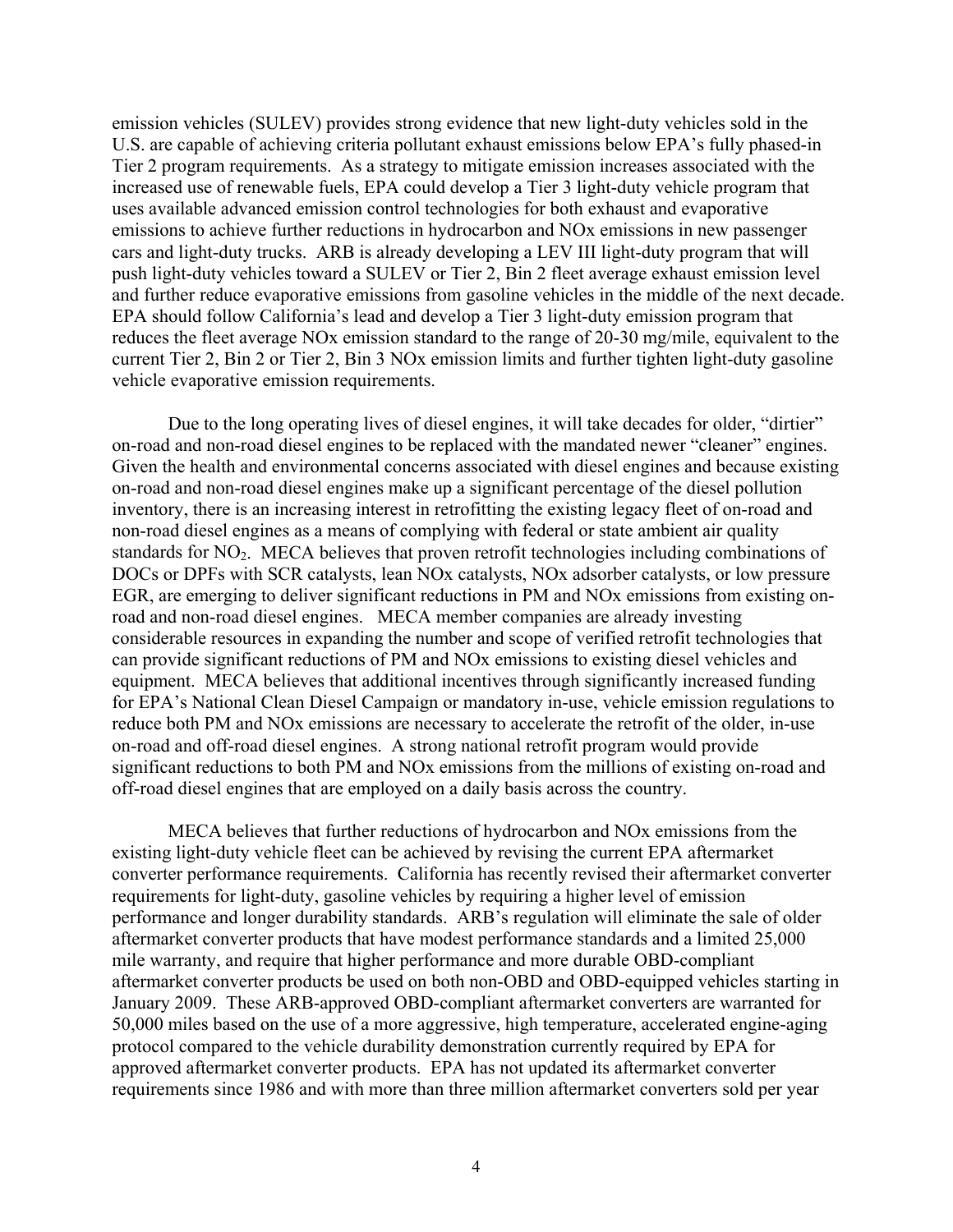across the U.S. (based on surveys completed by MECA with aftermarket converter manufacturers), significant additional reductions of hydrocarbon emissions, including toxic hydrocarbon emissions, and NOx emissions could be achieved with a national aftermarket converter policy that made use of the same higher performance OBD-compliant aftermarket converters available in California.

Closed-loop, three-way catalyst-based systems are already being used on large, sparkignited, off-road engines to meet ARB's and EPA's 2004 3.0 g/bhp-hr HC + NOx standard. Closed-loop, three-way catalyst systems will also be the primary technology pathway for meeting the EPA and ARB 2007 exhaust emission standard of 2.0 g/bhp-hr  $HC + NOx$ . Retrofit kits that include air/fuel control systems along with three-way catalysts have been sold into the LPG-fueled fork lift industry for installation on uncontrolled engines (an LSI application) for nearly 10 years. In both new engine and retrofit applications, these closed-loop three-way catalyst systems have shown durable performance in LSI applications, consistent with the excellent durability record of closed-loop three-way catalyst systems used in automotive applications for more than thirty years. MECA believes that advanced three-way catalyst technology based on automotive applications can provide a cost-effective, durable, high performance solution for controlling NOx and HC emissions from new and existing large sparkignited engines used in off-road applications.

Other off-road spark-ignited engines including those used on ATVs, off-road motorcycles, snowmobiles, and a variety of small engine applications are contributors to mobile-source NOx emissions. MECA believes that hydrocarbon and NOx emissions from these off-road gasoline engines can be significantly reduced by adopting tighter regulations that employ the use of advanced three-way catalysts for these mobile sources. On-road motorcycles are now widely using three-way catalysts in the U.S. to comply with ARB's 2008 and EPA's 2010 exhaust emission standards. However, the exhaust emissions of these catalyst-equipped on-road motorcycles will still be at levels considerably higher than late model, light-duty cars and trucks. Additional HC + NOx reductions can be obtained from on-road motorcycles through the use of advanced engine and emission control strategies employed on today's light-duty vehicles.

## **Conclusion**

In closing, MECA believes that in coordination with EPA final action on this proposed renewable fuel regulation, the agency should quickly propose and put in place appropriate measures that would mitigate any air quality impacts associated with the final renewable fuels standard. A broad range of advanced emission control technologies exist to significantly reduce NOx, HC,  $PM_{10}$  and  $PM_{2.5}$  from new and existing on-road and off-road engines used in these applications. MECA also firmly believes that any renewable fuels that are used in the transportation sector must have properties and quality standards that ensure its compatibility with the engines and emission control systems that the fuel will be used with. The emission control industry remains committed to continue a leadership role in developing and manufacturing costeffective and durable exhaust and evaporative emission controls for all mobile source categories that provide important air quality benefits for all citizens of the United States.